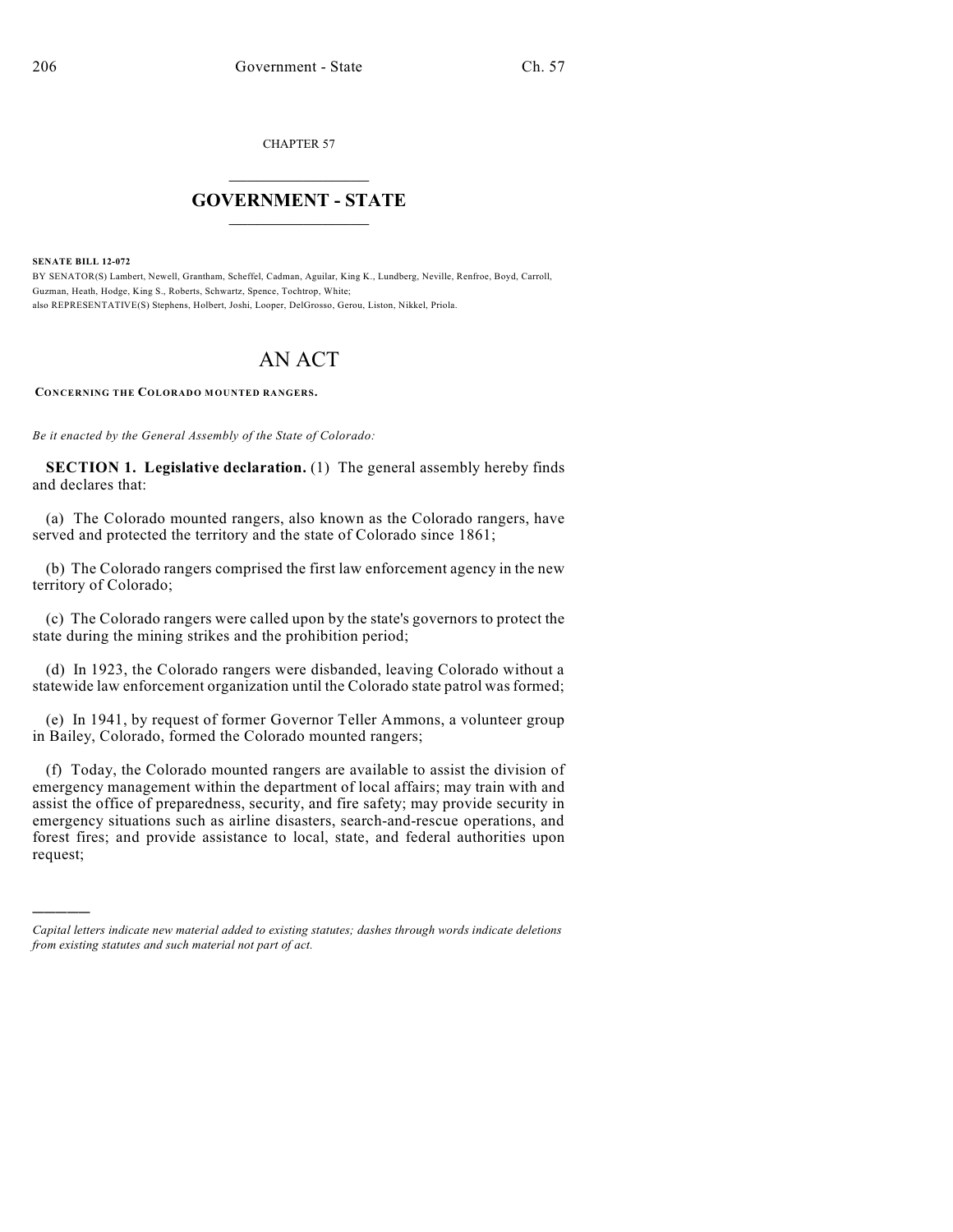(g) The Colorado mounted rangers have assisted in natural disasters such as the Big Thompson flood, the Black Ridge fire, and the Hayman fire;

(h) While conducting search-and-rescue efforts during the pastseventy years, the Colorado mounted rangers have saved the lives of many lost and injured mountain climbers and bikers; and

(i) During the past year, the Colorado mounted rangers volunteered more than fifty thousand hours of devoted service to the people of Colorado.

(2) Therefore, the general assembly declares that the Colorado mounted rangers should be established as an all-volunteer, unpaid auxiliary unit for the purpose of lending assistance to emergency management, fire-fighting, emergency medical service, search-and-rescue agencies, and law enforcement agencies in the state.

**SECTION 2.** In Colorado Revised Statutes, 24-32-2222, **amend** (1), (2) (a), (2) (b), (2) (c), and (2) (d); and **add** (5) as follows:

**24-32-2222. County sheriff - local government - local emergency planning committee - memorandum of understanding with volunteer organizations.** (1) Any county sheriff, the director of any local government, any local emergency planning committee, or any state agency may develop and enter into a memorandum of understanding with one or more volunteer organizations, INCLUDING BUT NOT LIMITED TO THE COLORADO MOUNTED RANGERS, to assist the county sheriff, local government, local emergency planning committee, or state agency in providing services in the event of a disaster AS REQUIRED.

(2) A memorandum of understanding between a county sheriff, a local government, a local emergency planning committee, or a state agency and a volunteer organization may include the following information:

(a) The circumstances under which the county sheriff, local government, local emergency planning committee, or state agency may request the services of the volunteer organization; in a disaster;

(b) The circumstances under which the volunteer organization may accept or refuse the request for assistance by the county sheriff, local government, local emergency planning committee, or state agency; in a disaster;

(c) The party that will be responsible for any costs incurred by the volunteer organization in the course of assisting the county sheriff, local government, local emergency planning committee, or state agency; in a disaster;

(d) The specific training or certification required for volunteers who are members of the volunteer organization to be authorized to assist the county sheriff, local government, local emergency planning committee, or state agency; in a disaster;

(5) A MEMBER OF THE COLORADO MOUNTED RANGERS AND ANY OTHER VOLUNTEER ORGANIZATION LENDING ASSISTANCE TO A COUNTY SHERIFF, LOCAL GOVERNMENT, LOCAL EMERGENCY PLANNING COMMITTEE, OR STATE AGENCY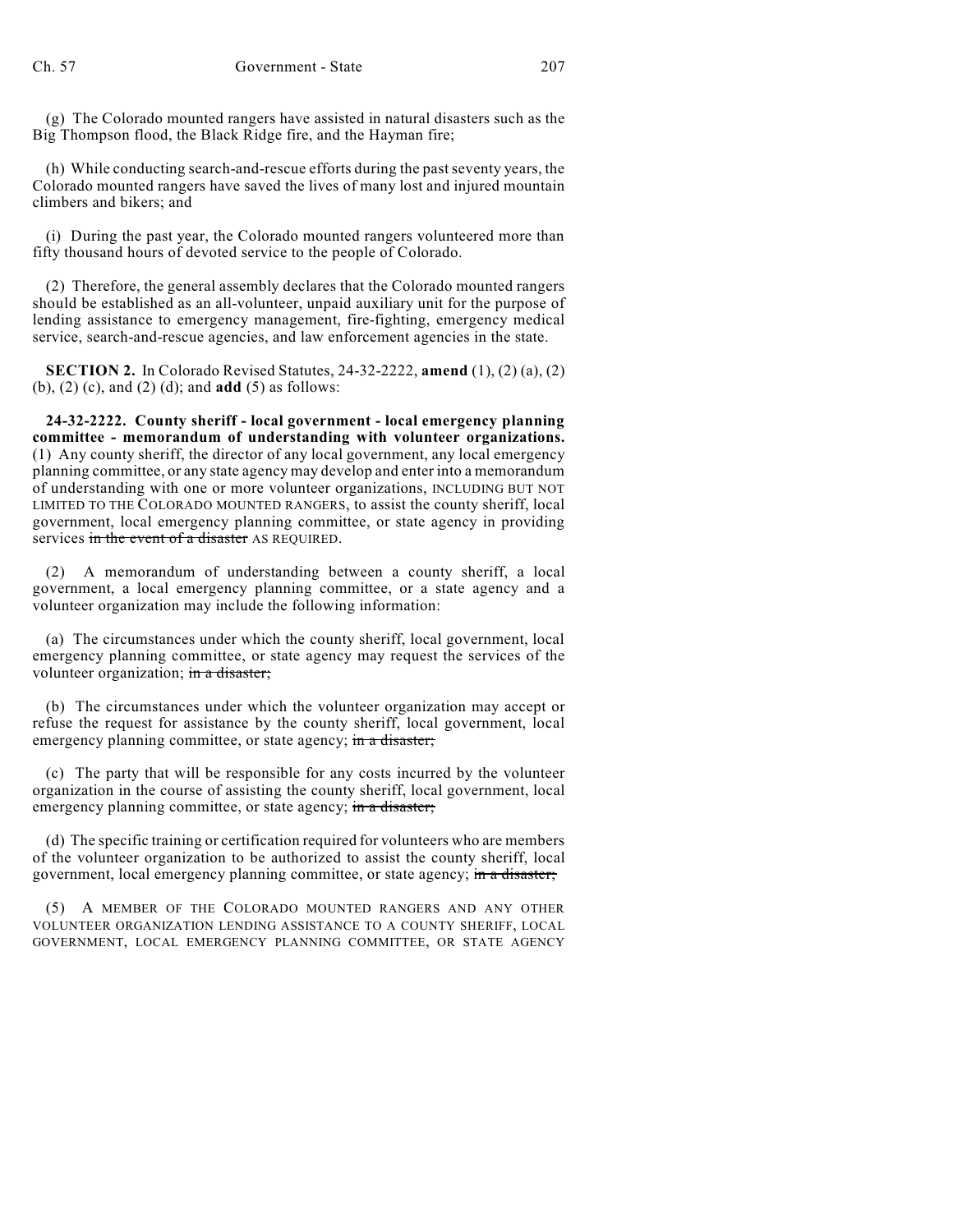PURSUANT TO THIS SECTION IS AN AUTHORIZED VOLUNTEER FOR THE PURPOSES OF ARTICLE 10 OF THIS TITLE.

**SECTION 3.** In Colorado Revised Statutes, 24-32-2222, **add** (6) as follows:

**24-32-2222. County sheriff - local government - local emergency planning committee - memorandum of understanding with volunteer organizations.** (6) THE EXECUTIVE DIRECTOR OF THE DEPARTMENT OF PUBLIC SAFETY CREATED IN SECTION 24-33.5-103, THE DIRECTOR OF THECOLORADO BUREAU OF INVESTIGATION CREATED IN SECTION 24-33.5-401, THE EXECUTIVE DIRECTOR OF THE DEPARTMENT OF CORRECTIONS CREATED IN SECTION 24-1-128.5, THE DIVISION OF EMERGENCY MANAGEMENT CREATED BY PART 21 OF THIS ARTICLE, THE OFFICE OF PREPAREDNESS, SECURITY, AND FIRE SAFETY CREATED IN SECTION 24-33.5-1603, AND A COUNTY SHERIFF, POLICE CHIEF, TOWN MARSHAL, OR ANY OTHER LAW ENFORCEMENT ORGANIZATION CERTIFIED PURSUANT TO THE PROVISIONS OF ARTICLE 2.5 OF TITLE 16, C.R.S., WHO ENTERS INTO A MEMORANDUM OF UNDERSTANDING PURSUANT TO THIS SECTION WITH THE COLORADO MOUNTED RANGERS OR A MEMBER OF THE COLORADO MOUNTED RANGERS IS SOLELY RESPONSIBLE FOR, AND IN DIRECT CONTROL OF, THE PERFORMANCE OFANY COLORADO MOUNTED RANGER,INCLUDING INCURRING ANY AND ALL LIABILITIES FOR MISCONDUCT, AND IS RESPONSIBLE FOR ADDRESSING ANY MISCONDUCT AS IF THE COLORADO MOUNTED RANGER WAS A FULL-TIME EMPLOYEE OF THE ORGANIZATION.

**SECTION 4.** In Colorado Revised Statutes, 24-32-2222, **add** (6) as follows:

**24-32-2222. County sheriff - local government - local emergency planning committee - memorandum of understanding with volunteer organizations.** (6) THE EXECUTIVE DIRECTOR OF THE DEPARTMENT OF PUBLIC SAFETY CREATED IN SECTION 24-33.5-103, THE DIRECTOR OF THE COLORADO BUREAU OF INVESTIGATION CREATED IN SECTION 24-33.5-401, THE EXECUTIVE DIRECTOR OF THE DEPARTMENT OF CORRECTIONS CREATED IN SECTION 24-1-128.5, THE DIVISION OF EMERGENCY MANAGEMENT CREATED BY PART 21 OF THIS ARTICLE, THE DIVISION OF HOMELAND SECURITY CREATED IN SECTION 24-33.5-1603, AND A COUNTY SHERIFF, POLICE CHIEF, TOWN MARSHAL, OR ANY OTHER LAW ENFORCEMENT ORGANIZATION CERTIFIED PURSUANT TO THE PROVISIONS OF ARTICLE 2.5 OF TITLE 16, C.R.S., WHO ENTERS INTO A MEMORANDUM OF UNDERSTANDING PURSUANT TO THIS SECTION WITH THE COLORADO MOUNTED RANGERS OR A MEMBER OF THE COLORADO MOUNTED RANGERS IS SOLELY RESPONSIBLE FOR, AND IN DIRECT CONTROL OF, THE PERFORMANCE OF ANY COLORADO MOUNTED RANGER, INCLUDING INCURRING ANY AND ALL LIABILITIES FOR MISCONDUCT, AND IS RESPONSIBLE FOR ADDRESSING ANY MISCONDUCT AS IF THE COLORADO MOUNTED RANGER WAS A FULL-TIME EMPLOYEE OF THE ORGANIZATION.

**SECTION 5. Act subject to petition - effective date.** (1) This act takes effect at 12:01 a.m. on the day following the expiration of the ninety-day period after final adjournment of the general assembly (August 8, 2012, if adjournment sine die is on May 9, 2012); except that, if a referendum petition is filed pursuant to section 1  $(3)$ of article V of the state constitution against this act or an item, section, or part of this act within such period, then the act, item, section, or part will not take effect unless approved by the people at the general election to be held in November 2012 and, in such case, will take effect on the date of the official declaration of the vote